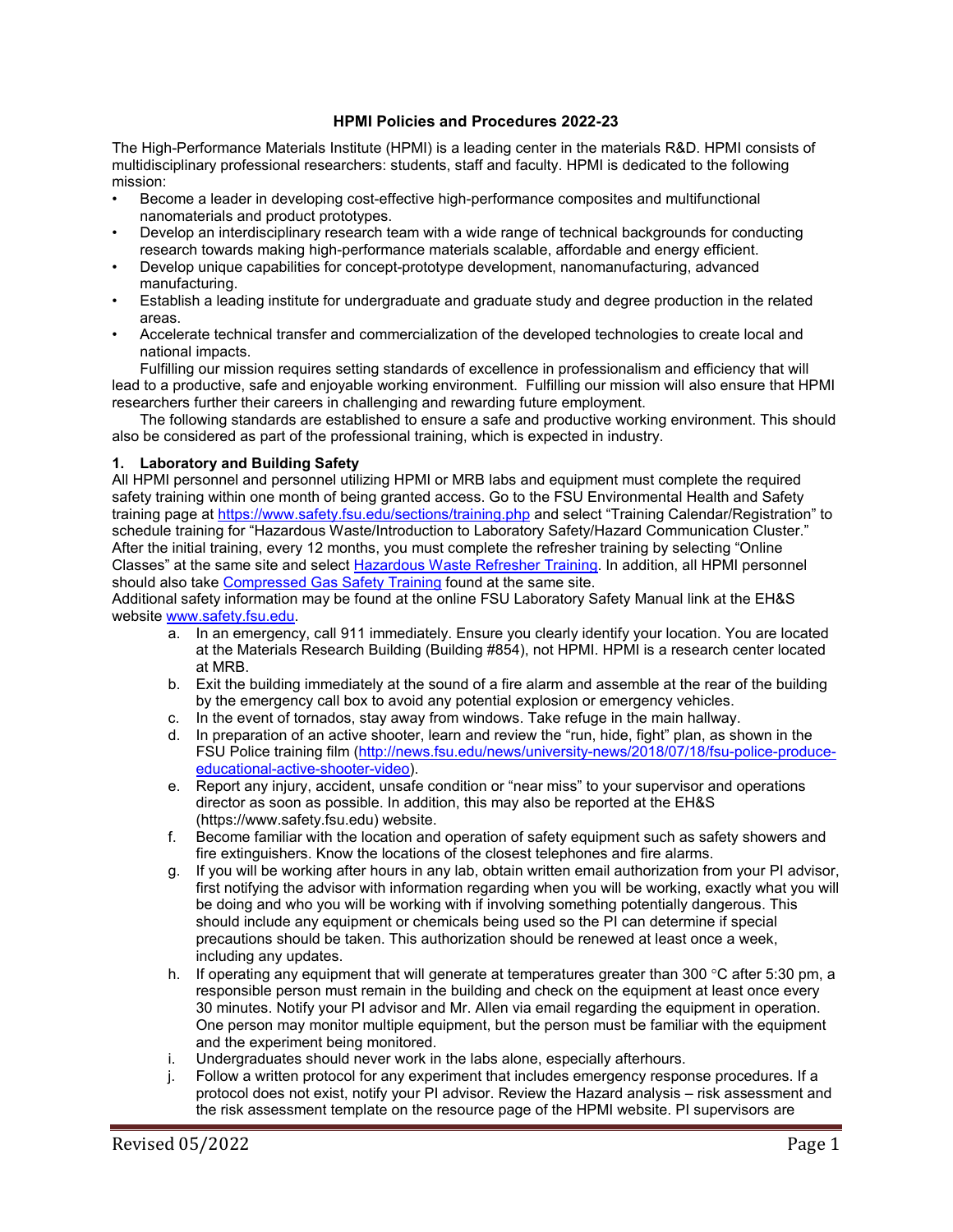responsible for ensuring that each lab worker is provided safety training specific to the hazards of the laboratory operations.

- k. Read and have readily available SDS sheets for any chemical you are using. Most SDS sheets are available at [www.safety.fsu.edu/sections/safetydatasheets.php](http://www.safety.fsu.edu/sections/safetydatasheets.php) or can be provided by the manufacturer. Review other resources as needed to obtain safety information. Understand the hazardous properties of chemicals and where to store based on its potential hazard.
- l. Know what to do if a chemical exposure or chemical spill occurs. Know where chemical spill kits are located in the Chemical Store Room (MRB 132) and how to use them. Clean up chemical spills only if safe. Call 911 if the spill is hazardous and cannot be contained and contact your advisor and EH&S (850-644-6895).
- m. Ensure chemicals are properly stored based upon potential hazards and compatibility.
- n. Place all flammables in the flammable cabinet; however, do not place cardboard or oxidizers in the flammable chemical cabinet.
- o. Wear necessary personal protective equipment including safety glasses, gloves, and lab coats while operating equipment or working with chemicals. Safety glasses should be worn in labs where potentially hazardous equipment, materials or chemicals are present.
- p. Clearly mark all beakers and containers indicating the contents. Avoid marking the lids of the containers since they may become separated from the container. Parafilm covers on containers should not used for more than one day.
- q. Place sharp objects, such as razor blades or needles, in a Styrofoam holder when not in use.
- r. Do not travel in an elevator with a compressed gas cylinder. Place the cylinder in the elevator, ensuring the cylinder is secured, and take to the stairs to remove the cylinder or arrange to have someone meet the elevator on the floor.
- s. Hazardous waste (HW):
	- i. No chemical waste can be disposed of in a drain. Dispose of waste in the proper container.
	- ii. Clearly label the specific waste that is being disposed of on the HW container label.
	- iii. Ensure the tops of HW containers are securely closed.
	- iv. When container is 2/3 full, request pickup or HW containers by calling 644-0971 or using the EH&S website [\(https://www.safety.fsu.edu/sections/wastepickup.php\)](https://www.safety.fsu.edu/sections/wastepickup.php).Do not remove the container from the lab.
- t. Do not reuse disposable gloves. Dispose of gloves in the trash. Do not leave the gloves on tables. Remove gloves by pulling the glove from the wrist to ensure what was the exterior of the glove stays on the inside. This prevents contaminating your bare hands.
- u. Always wear long pants and closed-toe shoes (no sandals) in the labs, even if you are not going into the area for hazardous work, you will be an affected worker, based on what other researchers are doing in that space.
- v. Ensure anyone around your equipment is wearing the proper safety equipment and observing safety procedures.
- w. No eating, drinking or smoking in the labs, unless the labs have been designated for eating and drinking by Environmental Health and Safety.
- x. Restrict and control contact with nanotubes and do not allow contact with unprotected skin, especially in the powder or aerosol form. Ensure nanotubes do not become airborne in an unprotected area. Only work with nanotube particles that are not in a liquid or a bulk form in a fume hood.
- y. Do not use extension cords or power strips.
- z. Keep your work area safe and clean. Prior to leaving, ensure your work area and lab is clean, including:
	- i. Dispose of razor blades in the proper receptacle.
	- ii. Keep razor blades in Styrofoam and not on a table.
	- iii. Dispose of disposable gloves in the trash.
	- iv. Disconnect any extension cords and remove any item that may be a trip or fire hazard. Extension cords are for temporary use only must be removed when finished working with equipment or at the end of the day.
	- v. Minimize combustible materials, for example excess paper and cardboard boxes (Dispose of cardboard boxes by flattening the boxes and placing them by the dumpster).
	- vi. Dispose of broken glass in the cardboard boxes (lined with plastic bag) marked for broken glass. These boxes shall not be used for other trash or glass that is not broken.
	- vii. Clean sinks and any common areas.

# *Violations of these rules are grounds for dismissal from the program.*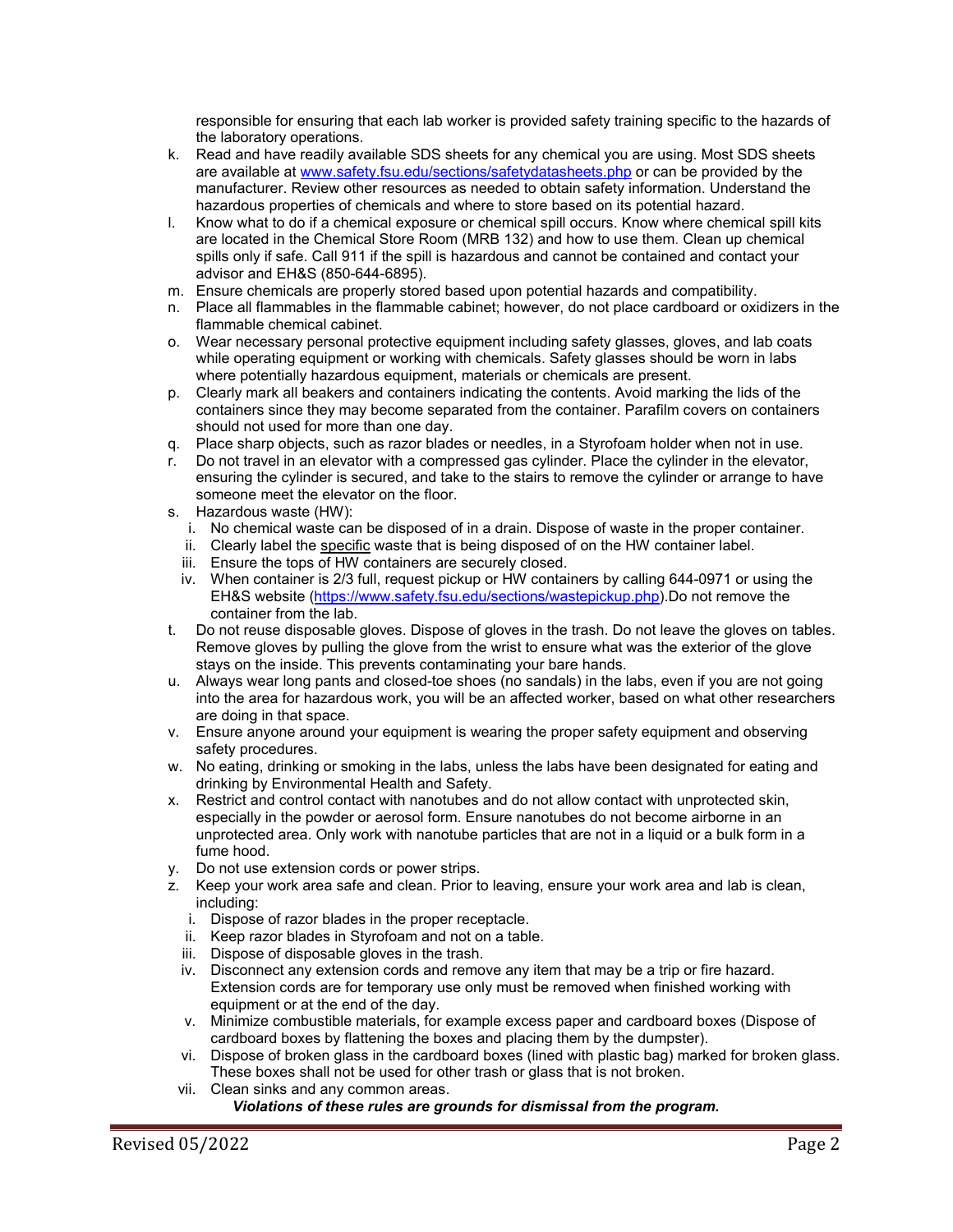### **2. Laboratory rules and ethics**

- a. Contact the operations director prior to ordering any large equipment item or equipment requiring special connections.
- b. Each equipment item is assigned to an HPMI researcher who serves as the equipment manager.
- c. The equipment manager shall train and document HPMI personnel as certified users. The certified user list will be attached to log book or available on a website.
- d. Receive training from the specific equipment manager on any equipment or device in any HPMI labs prior to using.
- e. Equipment users must be certified and use the equipment logbooks to keep accurate records of all dates and times in which the equipment is in use. Start the logbook entry prior to starting work.
- f. Improper use, failure to keep workspace and equipment clean, or misconduct may result in disciplinary action including termination from the program. Gross misconduct or malicious misuse of equipment will result in termination and possible legal prosecution.
- g. Equipment use not related to FSU related research projects must be approved by a PI or the operations director.
- h. Do not disconnect or remove lab equipment or computers.<br>i. Report broken equipment to the lab engineer. Jerry Horne.
- Report broken equipment to the lab engineer, Jerry Horne. Label the equipment as broken and make entry in the logbook. Do not attempt to operate or repair equipment unless you are certified.
- j. All unattended research setups must have your name and contact information clearly visible. When using a fume hood, write on the glass with a dry erase marker the last date used, your name and contact number.
- k. For energy efficiency and safety, close fume hoods and snorkel exhausts when not in use, and do not raise hoods above the designated height.
- l. All equipment, tools and materials are shared, but these resources are assigned to different groups and researchers for management purposes. Obtain permission to use equipment, tools or materials not assigned to you.
- m. Provide only constructive comments to other researchers and be respectful to the work of others.
- n. Do not stop or disturb other people's experiments or take another person's tools or supplies without permission, unless due to safety concerns.
- o. For major equipment and tools, the responsible researchers must coordinate times of use to ensure that all projects have access to resources.
- p. Use lab equipment and computers for instructional or research purposes only. Do not copy any computer programs. Do not save your personal programs or data to the laboratory computers. Do not install any software.
- q. Laboratory notebooks are available. These notebooks are assigned based on the recommendation of your advisor, but remain the property of HPMI and must be returned prior to leaving HPMI.
- r. Prior to leaving HPMI, complete the checkout sheet found on the HPMI website resource page. *Violations of these rules are grounds for dismissal from the program.*

### **3. Materials Research Building rules and information**

- a. For training, safety and security, most labs have cameras that are in operation. These cameras are constantly recording, but are not monitored.
- b. Clean lab coats are available in MRB 144. The coats should be periodically placed in the bin in 144 for cleaning. Note that the chute for the bin is located at the top
- c. Do not wear lab coats or gloves in the lounge area or outside of the laboratory wing of the building. Use the service elevator (MRB 138/238) if you must go to another floor when wearing gloves, lab coat or carrying samples.
- d. To protect the floor of the atrium, never slide chairs or tables and avoid taking equipment or supplies through the atrium. Use the loading dock entrance for bringing in equipment and supplies, when possible.
- e. While you may eat and drink in designated areas, ensure these areas remain clean.
- f. The lounge is available as a privilege. Failure to keep the area clean may result in being restricted from the lounge or dismissal from HPMI. Keep the refrigerator clean and do not keep bulk items in the refrigerator.
- g. No smoking within 50 feet of the building.
- h. Cubicles and desks are assigned by the HPMI director on a priority basis of Staff, Post-Docs, Doctoral students, Masters students and undergraduates. Do not use vacant cubicles.
- i. If you move furniture, ensure you move it back to the original location.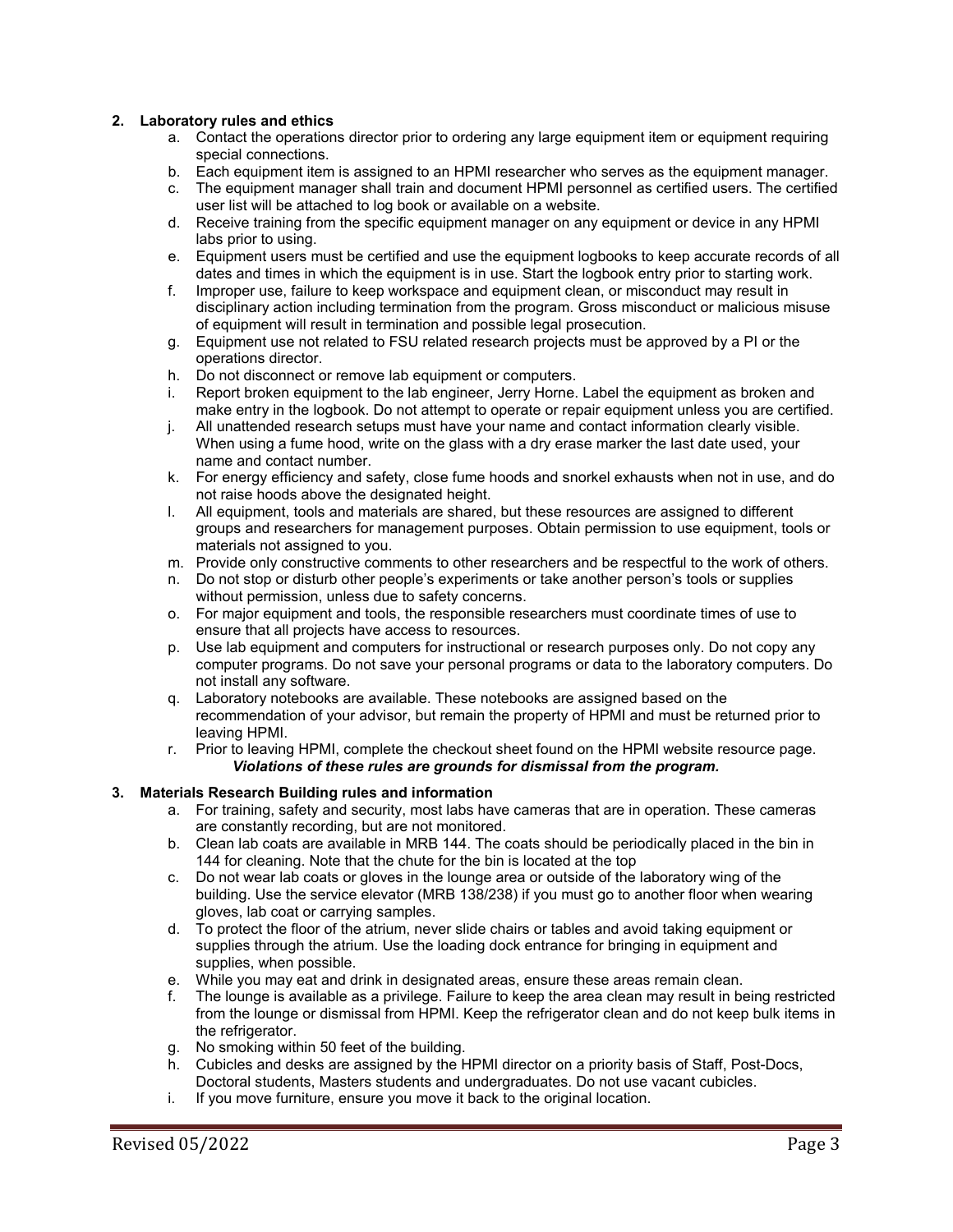### **4. Security and sharing information**

- a. Prior to inviting visitors or receiving visitors, especially foreign visitors or visiting professors, ensure you contact Frank Allen and Stephanie Salters. This also ensures a meeting space, proper agreements and welcoming can be arranged. In addition, we want to keep a record of visitors.
- b. Do not open the large bay door or prop open a perimeter door after working hours without notifying FSU police (850-644-1234). Police will respond when doors are left open after hours.
- c. Lab doors should not be propped open. However, in cases where you must move from lab to lab carrying samples, you may leave the side extension door open.
- d. Your ID card serves as your access to the building and labs. Access for labs is assigned by W. Frank Allen based upon recommendation and approval of the researcher's advisor.
- e. You should not let anyone into any locked areas at any time. Keep in mind that people who previously have had access may have had their access removed. Best practice is to refer the person to the administrative office (MRB 101) or contact the authorized person the visitor is requesting to see to have the authorized person escort the visitor.
- f. Everyone should swipe his or her own card when entering after hours. Be aware of "piggybackers," meaning other people entering the building or a lab after you enter. The person swiping the card will be the person recorded and may be held responsible for any damage.
- g. The last person to leave the laboratory must ensure that doors are locked and equipment is turned off (unless designated by another researcher to remain in operation).
- h. You should be proud of your research, and we encourage you to inform people about HPMI and your work. However, many of our research projects are proprietary and specific technical details should not be shared with others without proper agreements. As a member of a research laboratory, you have an obligation not to discuss, share or pass on any proprietary or detailed information to others outside of your research group, except with the permission of your advisor and the director. An inappropriate or inadvertent release of protected information may result in punitive consequences. Fla. Stat. 112.313(8) states that no employee may disclose or use information not available to the general public which was gained because of that employee's position for personal benefit or for the personal benefit of another person or business entity. If anyone asks detailed technical questions, consult with your advisor and W. Frank Allen (fallen@eng.famu.fsu.edu) for guidance.
- i. If you work with projects and/or materials designated as "export control" or if you need access to MRB 150 and 228, you must be a U.S. citizen or permanent resident and complete at least the online courses Introduction to Export Compliance and Export Compliance for Researchers Parts I and II found at [www.research.fsu.edu/research-compliance/training/citi-login-instructions/export](http://www.research.fsu.edu/research-compliance/training/citi-login-instructions/export-controls)[controls.](http://www.research.fsu.edu/research-compliance/training/citi-login-instructions/export-controls)